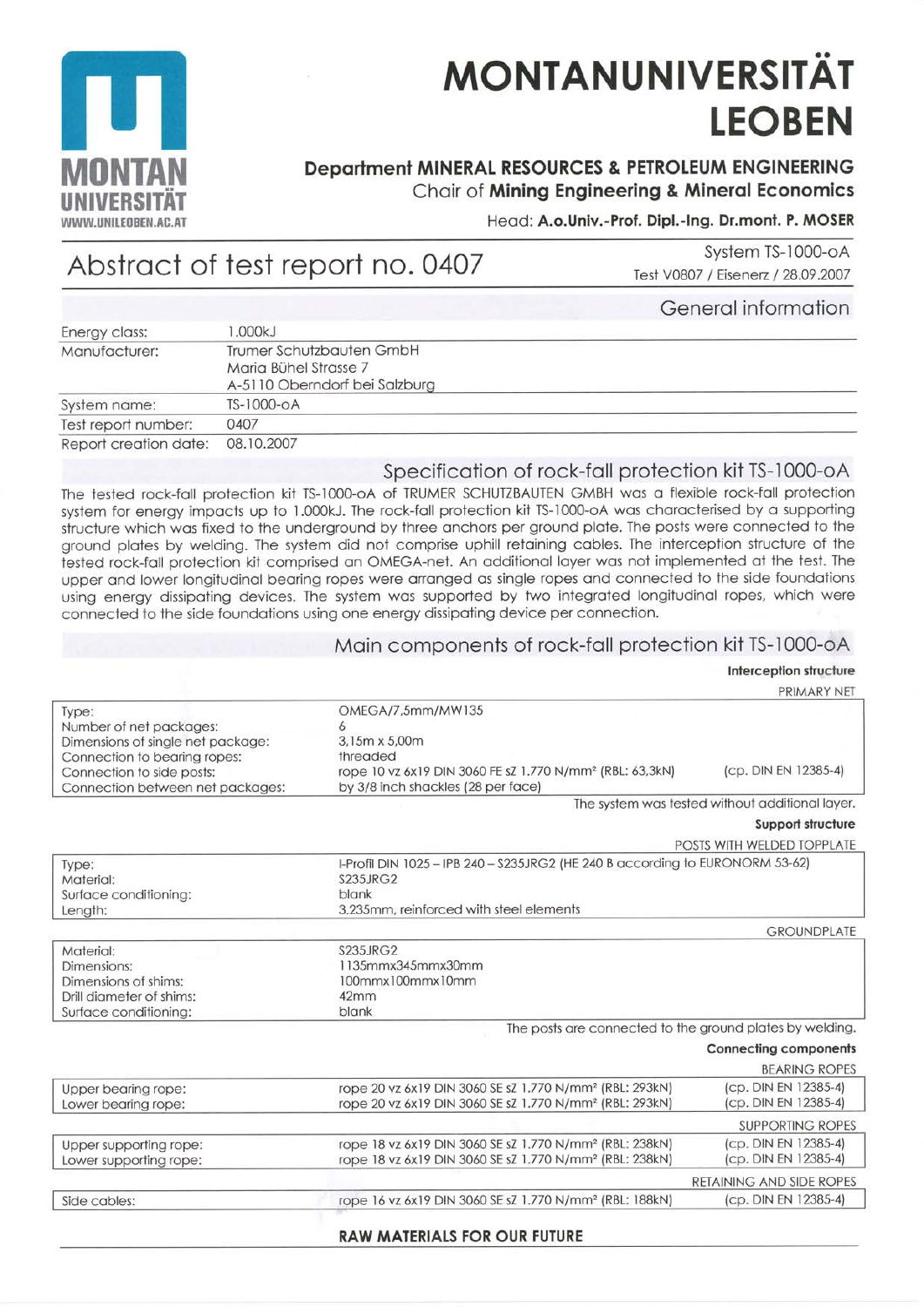Energy dissipofing devices

| ENERGY DISSIPATING DEVICES IN BEARING ROPES |  |
|---------------------------------------------|--|

| Type:                        | AVT phx/FLA30x60/2,5W                    |                                                |
|------------------------------|------------------------------------------|------------------------------------------------|
| Material:                    | St 37-2 (S235JR)                         |                                                |
| Diameter:                    | $200 \text{ mm}$                         |                                                |
| Position:                    | at the right and left foundations        |                                                |
| Connection to rope:          | 7/8 inch shackle                         |                                                |
| Connection to anchor:        | 7/8 inch shackle                         |                                                |
| Number/Surface conditioning: | element per connection/blank             |                                                |
|                              |                                          | ENERGY DISSIPATING DEVICES IN SUPPORTING ROPES |
| Type:                        | AVT phx/FLA25x60/5,5W                    |                                                |
| Material:                    | St 37-2 (S235JR)                         |                                                |
| Diameter:                    | $200$ mm                                 |                                                |
| Position:                    | at the right and left foundations        |                                                |
| Connection to rope:          | $\frac{3}{4}$ inch shackle               |                                                |
| Connection to anchor:        | <sup>3</sup> / <sub>4</sub> inch shackle |                                                |

Number/Surface conditioning: % inch shockle I element per connection/blonk

#### Summory of test results

The tested rock-foll profection kit TS-1000-oA of TRUMER SCHUTZBAUTEN GMBH wos hit by o block of reinforced concrete with a mass of 3.164kg and a velocity of 26,97m/s. The impact was placed in a height of 1,77m. The angle of block trajectory was determined with 30,96°. The impact energy was determined with 1.151kJ. The maximum horizontal system elongation was 6,03m. The block was stopped and caught by the rock-fall protection kit and did not touch the ground during the test until the system reached the maximum elongation. The whole impact energy wos obsorbed by the tesfed rock-foll protection kit. The energy impoct did not couse visible domoges of moin components, but o few wires of the longitudinol beoring ropes were shopworn st the guiding devices of the inner posts and the ground plates of the inner posts were moderately deformed. In the place of impact the primary net wos deformed ineversibly. The energy dissipoting devices in the longiludinol beoring ond supporting ropes were stretched, but still showed some deformation capacity remaining after the test. As a consequence of the impact the nominol height of the rock-foll protection kit wos reduced from 3,080m to 1,592m, which meons o residuql height of the tested system of 51,68% of its nominol height.

#### Affirmation of test report no. 0407

The chair of Mining Engineering and Mineral Economics at the University of Leoben confirms that test report no. 0407 about the testing of rock-fall protection kit TS-1000-oA is correct in respect of content and matter of fact.

The rock-fall protection kit TS-1000-oA of Trumer Schutzbauten GmbH was tested according to the future "Guideline For European Technical Approval of Falling Rock Protection Kits" and has passed the Maximum Energy Level (MEL) test.

According to the test criterion "residual height" the system is classified as System of Category A (residual height > 50% nominal height).

 $20|10|200$ Leoben, the  $30$   $10$   $20$ 

 $\sim$ er dein

(Dipl.-Ing. Christian Heiss)



{Ao.Univ.-Prof. Dipl.-lng. Dr.mont. Peter Moser)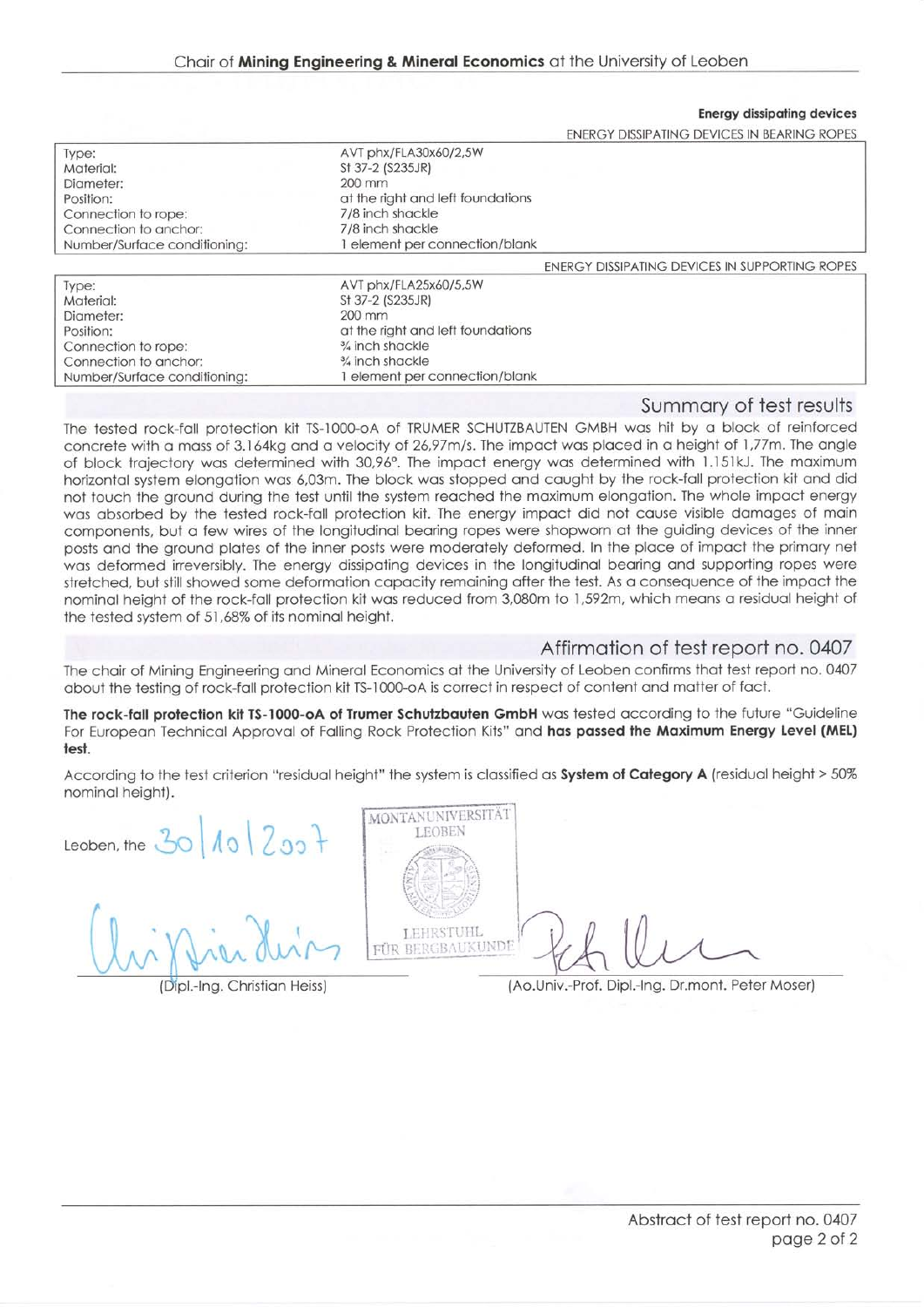